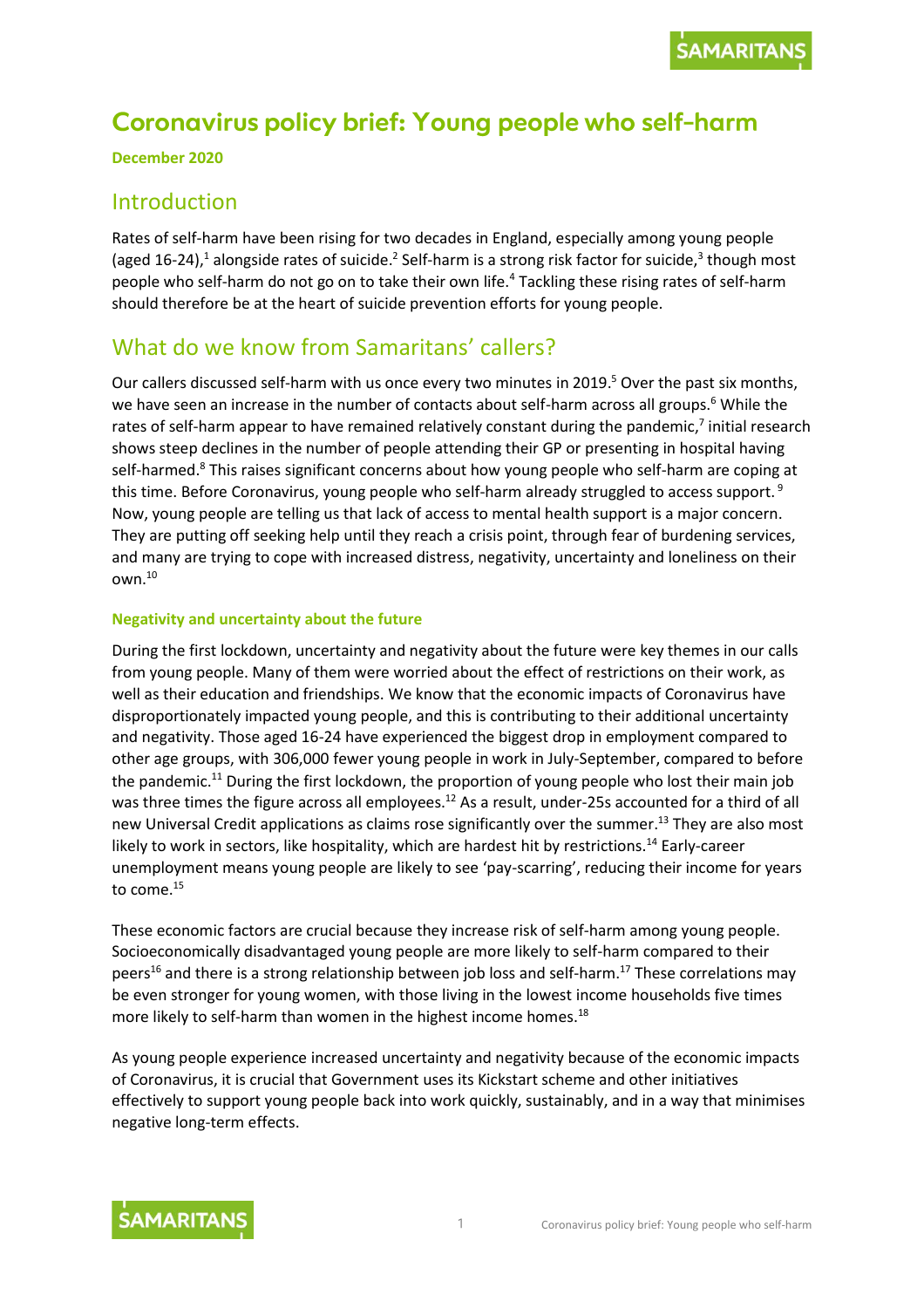

#### **Loneliness and lack of peer contact**

Our recent report about the support available for young people who self-harm, *[Pushed from pillar to](https://media.samaritans.org/documents/Samaritans_-_Pushed_from_pillar_to_post_web.pdf)  [post](https://media.samaritans.org/documents/Samaritans_-_Pushed_from_pillar_to_post_web.pdf)*, revealed that loneliness and isolation were key themes among people calling us about selfharm even before Coronavirus.<sup>19</sup> Samaritans' volunteers report young people having difficulty in maintaining their relationships and forming new friendships due to restrictions. Young people experience this lack of contact acutely, with feelings of disconnection and anxiety reported frequently.<sup>20</sup> The number of young people feeling lonely has tripled in recent months, and they were the most likely group to experience loneliness during lockdown.<sup>21</sup>

Anyone can experience loneliness, but if this loneliness becomes persistent it can pose a significant risk to our health and wellbeing. Social isolation, loneliness, <sup>22</sup> and the associated emotional distress they cause are risk factors for self-harm and suicide. <sup>23</sup> Our recent analysis of the Adult Psychiatric Morbidity Survey showed that 3 in 10 people who self-harmed in the past year said they felt lonely and isolated 'very much'.<sup>24</sup>

This is a problem that existed before Coronavirus, and we have explored it in our previous research on young people.<sup>25</sup> Young people reported the highest levels of loneliness before Coronavirus<sup>26</sup> and, as many returned to education in the autumn, one study found that students felt their mental health was equally as poor or even worse than it was during the first national lockdown.<sup>27</sup> Therefore, while Coronavirus has brought attention to this issue, it is important to acknowledge that it has exacerbated pre-existing trends and to consider how to better mitigate loneliness among young people as a key risk factor for self-harm.

#### **Loss of coping mechanisms**

Our recent research found that many people who self-harm use it as a way of coping with difficult or distressing feelings and circumstances, distinct from suicide attempts.<sup>28 29</sup> During Coronavirus, Samaritans' volunteers have found that young people are struggling more than usual to maintain positive mental wellbeing and manage existing mental health problems, and studies suggest that young people consistently had worse mental wellbeing outcomes compared to other groups during the early months of the pandemic.<sup>30</sup> At the same time, access to their usual coping mechanisms has become more difficult. For example, restrictions prevent young people from attending some community or voluntary groups and mental health services for young people saw a dramatic drop in referrals during the first national lockdown, despite an anticipated increase in mental health needs, as fewer young people had contact with referrers such as GPs and their school.<sup>31</sup>Difficulty in developing new coping mechanisms was a major theme in calls with young people over recent months. Many did not feel they could rely on their family for fear of not being understood or burdening them.

In the absence of their normal coping strategies, some young people may turn to alternative strategies in response to their additional emotional distress, including self-harm.<sup>32</sup> Some of our volunteers reported an increase in calls during the pandemic from young people who have resorted to self-harm as a coping mechanism. It is vital that policymakers ensure early and adequate support is available to young people, before self-harm becomes an embedded coping mechanism. Different coping strategies work for different people, and the ways in which individuals seek and access support are changing. A robust policy response means ensuring that young people get the right support at the right time, and requires an adaptive, person-centred approach to care.

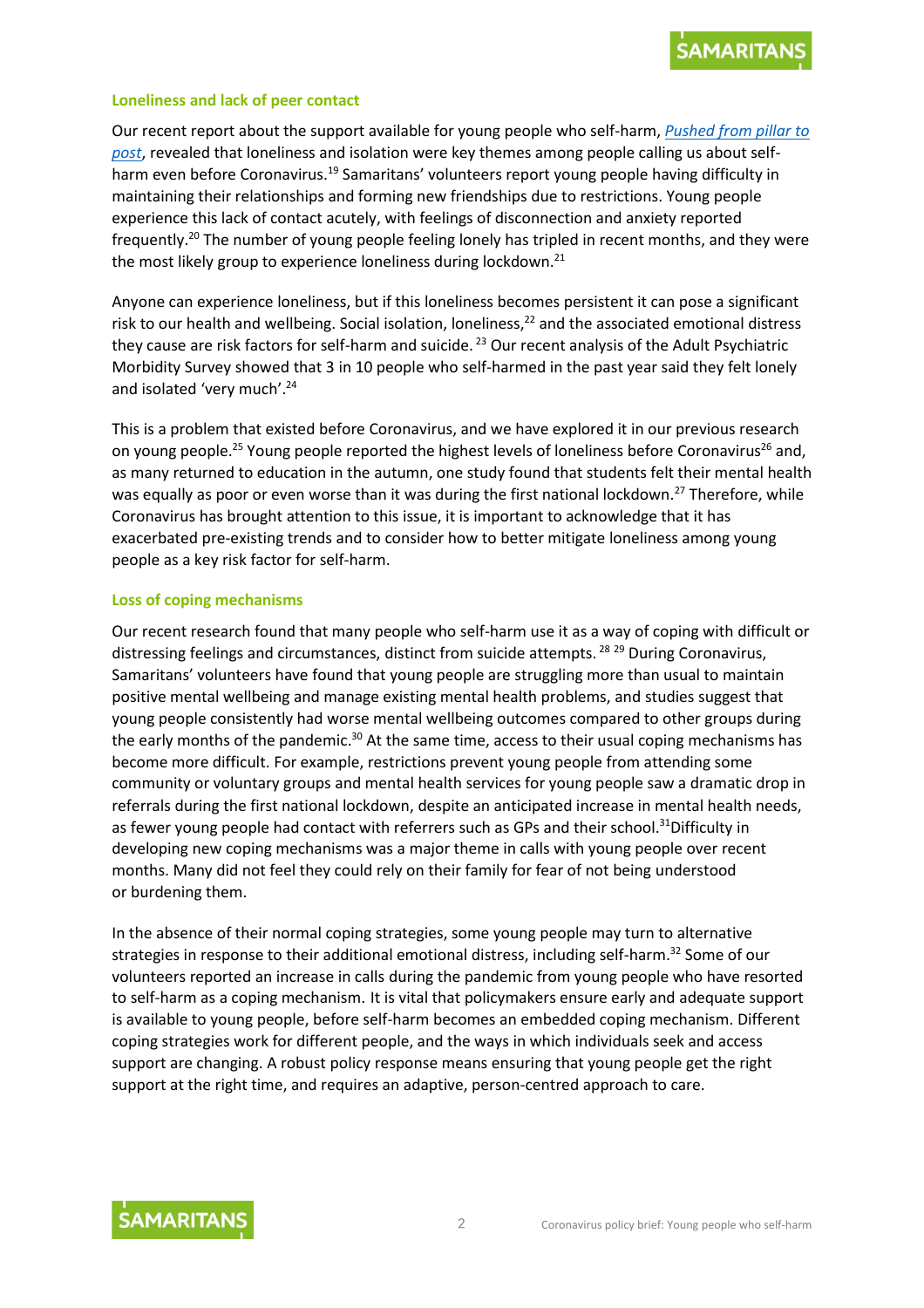## Recommendations

- The Government should fund and implement a new, cross-departmental system of early intervention to support young people who self-harm, based on a preventative approach and underpinned with investment in wider community-based services.
- A disproportionate number of young people are likely to be in contact with unemployment services because of Coronavirus. Funding set aside in the Spending Review to increase capacity in Jobcentre Plus must ensure these services provide a key point of intervention for young people in distress. A more systematic approach is needed to identify and help young people who self-harm and receive unemployment support, which will require sustained investment including capacity building for Work Coaches.
- The Department of Health and Social Care must set aside additional funding for communitybased and voluntary organisations, including specific provision for those who self-harm.
- Planned investment in mental health through the NHS Long Term Plan must support services for young people who self-harm, such as IAPT, with additional resource to increase their capacity and remove exclusion criteria.

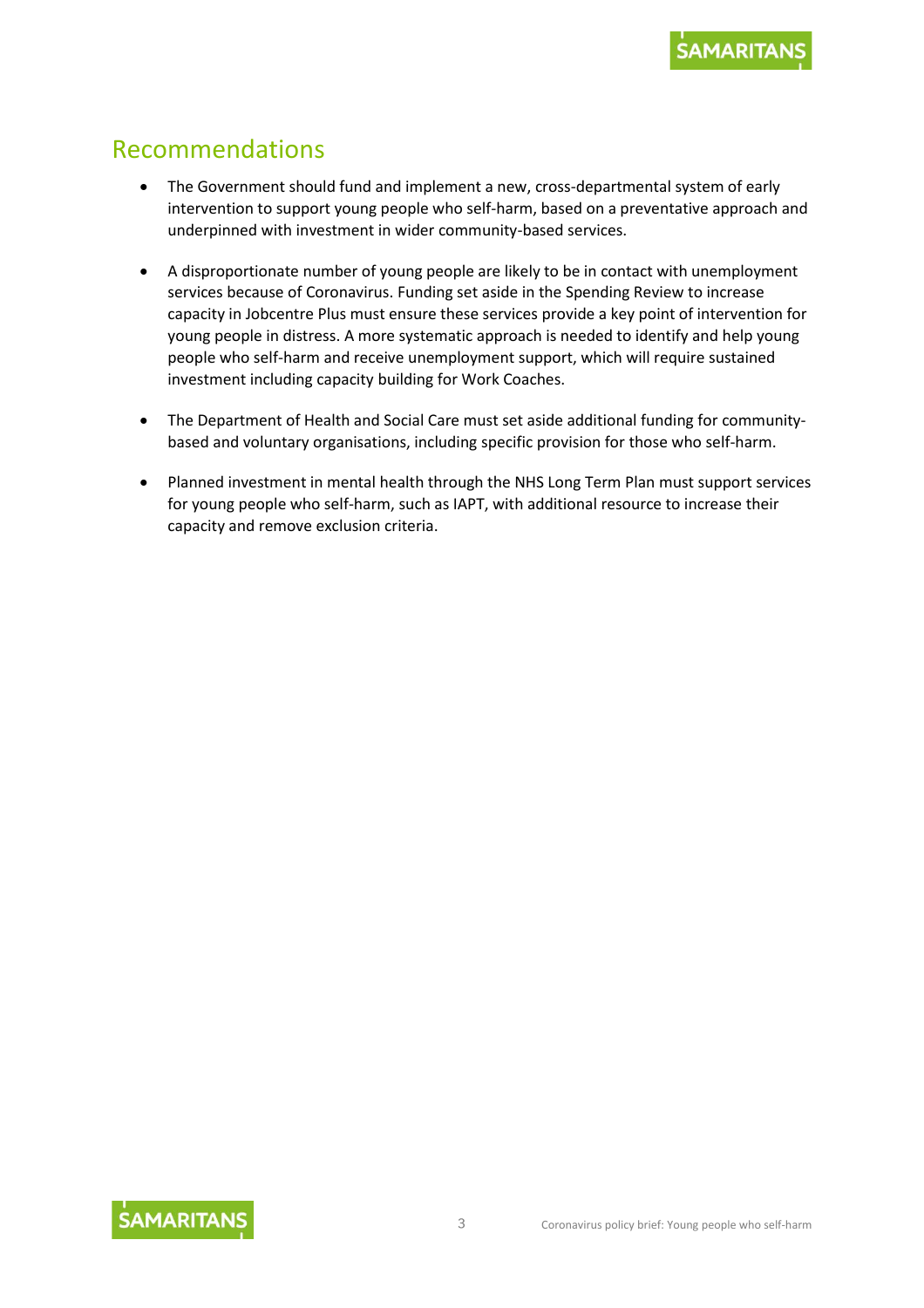## References

<sup>1</sup> Borschmann, R. and Kinner, S. (2019). '[Responding to the rising prevalence of self-harm](https://www.thelancet.com/journals/lanpsy/article/PIIS2215-0366(19)30210-X/fulltext)', *The Lancet Psychiatry*, 6(7), 548-549.

<sup>2</sup> Office for National Statistics. (2020). *[Suicides in England and Wales: 2019 registrations](https://www.ons.gov.uk/peoplepopulationandcommunity/birthsdeathsandmarriages/deaths/bulletins/suicidesintheunitedkingdom/2019registrations#suicide-patterns-by-age)*.

<sup>3</sup> Klonsky, E. *et al*. (2013). '[The relationship between nonsuicidal self-injury and attempted suicide: converging](https://pubmed.ncbi.nlm.nih.gov/23067259/)  [evidence from four samples](https://pubmed.ncbi.nlm.nih.gov/23067259/)', *Journal of Abnormal Psychology*, 122(1), 231-237.

4 Samaritans. (2020). *[Pushed from pillar to post: Improving the availability and quality of support after self](https://media.samaritans.org/documents/Samaritans_-_Pushed_from_pillar_to_post_web.pdf)[harm in England.](https://media.samaritans.org/documents/Samaritans_-_Pushed_from_pillar_to_post_web.pdf)*

5 Samaritans. (2020). *[Pushed from pillar to post: Improving the availability and quality of support after self](https://media.samaritans.org/documents/Samaritans_-_Pushed_from_pillar_to_post_web.pdf)[harm in England.](https://media.samaritans.org/documents/Samaritans_-_Pushed_from_pillar_to_post_web.pdf)*

6 Samaritans. (2020). *[Coronavirus, young people and self-harm](https://www.samaritans.org/about-samaritans/research-policy/understanding-our-callers-during-covid-19-pandemic/coronavirus-young-people-and-self-harm/)*.

7 Fancourt, D. *et al*. (2020). *[Covid-19 Social Study: Results Release 26](https://b6bdcb03-332c-4ff9-8b9d-28f9c957493a.filesusr.com/ugd/3d9db5_29a5ae83bcd74eb8a238f75fb2d50735.pdf)*.

<sup>8</sup> Carr, M. *et al*. (2020). '[Impact of the Covid-19 pandemic on the frequency of primary care-recorded mental](https://www.thelancet.com/journals/lanpsy/article/PIIS2215-0366(20)30528-9/fulltext)  [illness and self-harm episodes in the UK: population-based cohort study of 14](https://www.thelancet.com/journals/lanpsy/article/PIIS2215-0366(20)30528-9/fulltext) million individuals', *The Lancet Psychiatry*; Hawton, K. *et al*. (2020). '[Self-harm during the early period of the COVID-19 Pandemic in England:](https://www.medrxiv.org/content/10.1101/2020.11.25.20238030v1)  [comparative trend analysis of hospital presentations](https://www.medrxiv.org/content/10.1101/2020.11.25.20238030v1)' [pre-print], *medRxiv*.

9 Samaritans. (2020). *[Pushed from pillar to post: Improving the availability and quality of support after self](https://media.samaritans.org/documents/Samaritans_-_Pushed_from_pillar_to_post_web.pdf)[harm in England.](https://media.samaritans.org/documents/Samaritans_-_Pushed_from_pillar_to_post_web.pdf)*

<sup>10</sup> Samaritans. (2020). *[Coronavirus, young people and self-harm](https://www.samaritans.org/about-samaritans/research-policy/understanding-our-callers-during-covid-19-pandemic/coronavirus-young-people-and-self-harm/)*.

<sup>11</sup> Powell, A. (2020). *[Youth Unemployment Statistics](https://commonslibrary.parliament.uk/research-briefings/sn05871/)* [House of Commons Library Briefing Paper 5871]*.* 

<sup>12</sup> Gustafsson, M. (2020). *Young workers in the Covid-19 crisis: Findings [from the Resolution Foundation's](https://www.resolutionfoundation.org/app/uploads/2020/05/Young-workers-in-the-coronavirus-crisis.pdf)  [Covid-19](https://www.resolutionfoundation.org/app/uploads/2020/05/Young-workers-in-the-coronavirus-crisis.pdf) survey.*

<sup>13</sup> Department for Work and Pensions. (2020). *[Universal Credit Statistics: 29 April 2013 to 9 July 2020](https://www.gov.uk/government/publications/universal-credit-statistics-29-april-2013-to-9-july-2020/universal-credit-statistics-29-april-2013-to-9-july-2020)*.

<sup>14</sup> Gustafsson, M. (2020). *Young workers in the Covid-[19 crisis: Findings from the Resolution Foundation's](https://www.resolutionfoundation.org/app/uploads/2020/05/Young-workers-in-the-coronavirus-crisis.pdf)  [Covid-19 survey.](https://www.resolutionfoundation.org/app/uploads/2020/05/Young-workers-in-the-coronavirus-crisis.pdf)*

<sup>15</sup> Gustafsson, M. (2020). *Young workers in the Covid-[19 crisis: Findings from the Resolution Foundation's](https://www.resolutionfoundation.org/app/uploads/2020/05/Young-workers-in-the-coronavirus-crisis.pdf)  [Covid-19 survey.](https://www.resolutionfoundation.org/app/uploads/2020/05/Young-workers-in-the-coronavirus-crisis.pdf)*

<sup>16</sup> Samaritans. (2017). *[Dying from Inequality: socioeconomic disadvantage and suicidal behaviour](https://media.samaritans.org/documents/Samaritans_Dying_from_inequality_report_-_summary.pdf)*.

<sup>17</sup> Barnes, M. *et al*. (2016). '[Understanding vulnerability to self-harm in times of economic hardship and](https://bmjopen.bmj.com/content/6/2/e010131.citation-tools)  [austerity: a qualitative study](https://bmjopen.bmj.com/content/6/2/e010131.citation-tools)', *BMJ Open*, 6.

<sup>18</sup> Agenda. (2020). *[Often Overlooked: Young women, poverty and self-harm](https://weareagenda.org/wp-content/uploads/2017/03/Often-Overlooked-Young-women-poverty-and-self-harm-2.pdf)*.

<sup>19</sup> Samaritans. (2020). *[Pushed from pillar to post: Improving the availability and quality of support after self](https://media.samaritans.org/documents/Samaritans_-_Pushed_from_pillar_to_post_web.pdf)[harm in England.](https://media.samaritans.org/documents/Samaritans_-_Pushed_from_pillar_to_post_web.pdf)*

<sup>20</sup> Samaritans. (2020). *[Coronavirus, young people and self-harm](https://www.samaritans.org/about-samaritans/research-policy/understanding-our-callers-during-covid-19-pandemic/coronavirus-young-people-and-self-harm/)*.

<sup>21</sup> Mental Health Foundation. (2020). *[Loneliness during Covid-19](https://www.mentalhealth.org.uk/coronavirus/loneliness-during-coronavirus)*; Pierce, M. *et al.* (2020). '[Mental health before](https://www.thelancet.com/journals/lanpsy/article/PIIS2215-0366(20)30308-4/fulltext#seccestitle140)  [and during the COVID-19 pandemic: a longitudinal probability sample survey of the UK population](https://www.thelancet.com/journals/lanpsy/article/PIIS2215-0366(20)30308-4/fulltext#seccestitle140)', *The Lancet Psychiatry*, 7(1), 883-892.

<sup>22</sup> McLelland, H. *et al*. (2020). '[Loneliness as a predictor of suicidal ideation and behaviour: a systematic review](https://www.sciencedirect.com/science/article/abs/pii/S0165032719329726?via%3Dihub)  [and meta-analysis of prospective studies](https://www.sciencedirect.com/science/article/abs/pii/S0165032719329726?via%3Dihub)', *Journal of Affective Disorders*, 274(1), 880-896.

<sup>23</sup> O'Connor, R. *et al.* (2020). 'Mental health and wellbeing during the COVID-19 pandemic: longitudinal

[analyses of adults in the UK COVID-19 Mental Health & Wellbeing study](https://www.cambridge.org/core/journals/the-british-journal-of-psychiatry/article/mental-health-and-wellbeing-during-the-covid19-pandemic-longitudinal-analyses-of-adults-in-the-uk-covid19-mental-health-wellbeing-study/F7321CBF45C749C788256CFE6964B00C)', *The British Journal of Psychiatry*, 1- 17.

<sup>24</sup> Samaritans. (2020). *[Pushed from pillar to post: Improving the availability and quality of support after self](https://media.samaritans.org/documents/Samaritans_-_Pushed_from_pillar_to_post_web.pdf)[harm in England.](https://media.samaritans.org/documents/Samaritans_-_Pushed_from_pillar_to_post_web.pdf)*

<sup>25</sup> Samaritans. (2019). *[Loneliness, suicide and young people](https://media.samaritans.org/documents/loneliness-suicide-young-people-jan-2019.pdf)*.

<sup>26</sup> Siva N. (2020). '[Loneliness in children and young people in the UK](https://doi.org/10.1016/S2352-4642(20)30213-3)', *The Lancet Child & Adolescent Health*, 4(8), 567–568.

<sup>27</sup> YoungMinds. (2020). *[Covid-19: Impact on young people with mental health needs. Survey 3: Autumn 2020](https://youngminds.org.uk/media/4119/youngminds-survey-with-young-people-returning-to-school-coronavirus-report-autumn-report.pdf)  [return to school.](https://youngminds.org.uk/media/4119/youngminds-survey-with-young-people-returning-to-school-coronavirus-report-autumn-report.pdf)*

<sup>28</sup> Samaritans. (2020). *[Pushed from pillar to post: Improving the availability and quality of support after self](https://media.samaritans.org/documents/Samaritans_-_Pushed_from_pillar_to_post_web.pdf)[harm in England.](https://media.samaritans.org/documents/Samaritans_-_Pushed_from_pillar_to_post_web.pdf)*